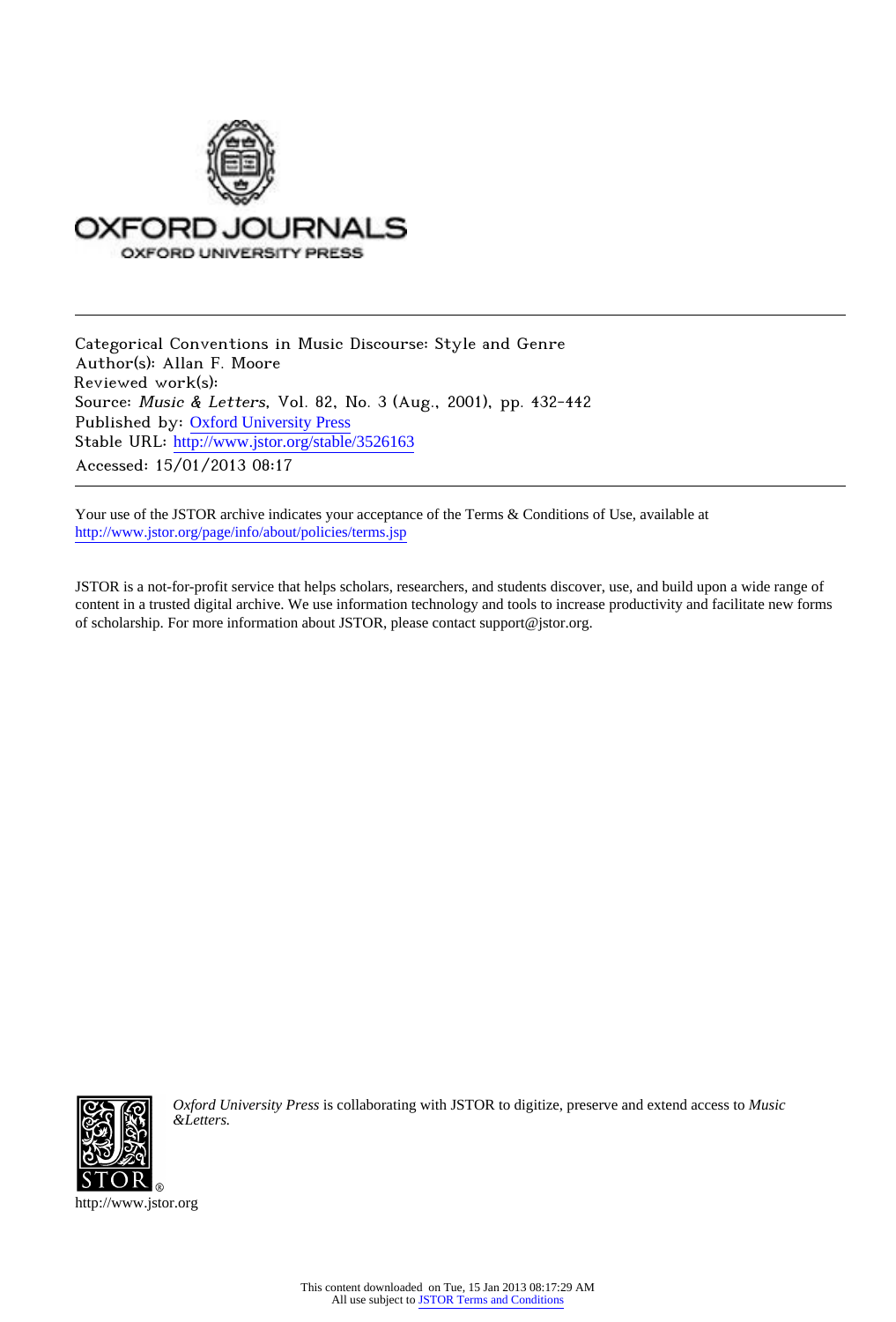## **CATEGORICAL CONVENTIONS IN MUSIC DISCOURSE: STYLE AND GENRE**

## **BY ALLAN F. MOORE**

**THE EXPERIENCE ofapparent exclusion from a discourse can be both painful and instructive. The operative distinctions between the terms 'style' and 'genre"1 seemed largely transparent during both my undergraduate and my postgraduate studies, a transparency which seemed to be of no great concern to my peers. Recently, however, it has appeared to me that the foundations of these apparent certainties were insecure. So, as a result of my enduring positivism (another legacy from those studies), I began to realize that either the terms had to be so loosely employed as to be useless (i.e., actually impeding communication because the overlap between their spheres of reference was too great), or that they might be susceptible to a certain amount of stabilization. It is here that this investigation starts.** 

**The issue came most clearly into focus when I undertook an informal comparison of usages, particularly of the term 'genre', between (what I think of as) conventional musicology and the writings of popular music scholars, whose concepts normally derive more from film, cultural and literary studies than from musical ones. Both 'style' and 'genre' are terms concerned with ways of erecting categorical distinctions, of identifying similarity between different pieces (songs, objects, performances even, 'texts'), but the initial unresolved question was whether the similarities thereby identified existed on the same hierarchical level or whether some were subordinate to others. For example, different writers identify 'heavy metal' as both a style and a genre. There seem to be three ways of understanding such a situation. First, it could mean that, whatever 'heavy metal' is, it has some characteristics that pertain to style and others that pertain to genre. Secondly, it could mean that it is both style and genre, in which case one concept is necessarily subsidiary to the other. Thirdly, the terms may be identical (or at least represent equivalent epistemologies). Consider trying to distinguish 'heavy metal' from 'white metal'2 in terms of style and genre. The two categories share the same musical techniques, modes of dress and performance, iconographic techniques, etc. They differ in lyrics and subject matter (the former is secular with a tendency to misogyny and the demonic, while the latter is usually confrontationally evangelical), but they have an apocalyptic tone in common. The sharing of musical techniques would perhaps encourage a musicologist to declare a similarity of style, while the distinction in subject matter calls attention to a difference of genre. However, the similarity of modes of dress and performance might suggest to** 

**Portions of this article have been given at seminars at Bologna, Cardiff, Durham and Thames Valley Universities. I am**  grateful to my colleagues Chris Mark and Steve Downes, to the unnamed reader for Music & Letters and to all those **others who have offered welcome suggestions, even where I have chosen to ignore them.** 

**<sup>1</sup>This study forms part of a large project which also interrogates the terms 'form', 'structure' and the superordinate 'code'.** 

**<sup>2</sup>Exemplified respectively by Iron Maiden: The Number of the Beast, London: EMI, 1982 and Vengeance Rising: Once Dead, Los Angeles: Intense, 1990.**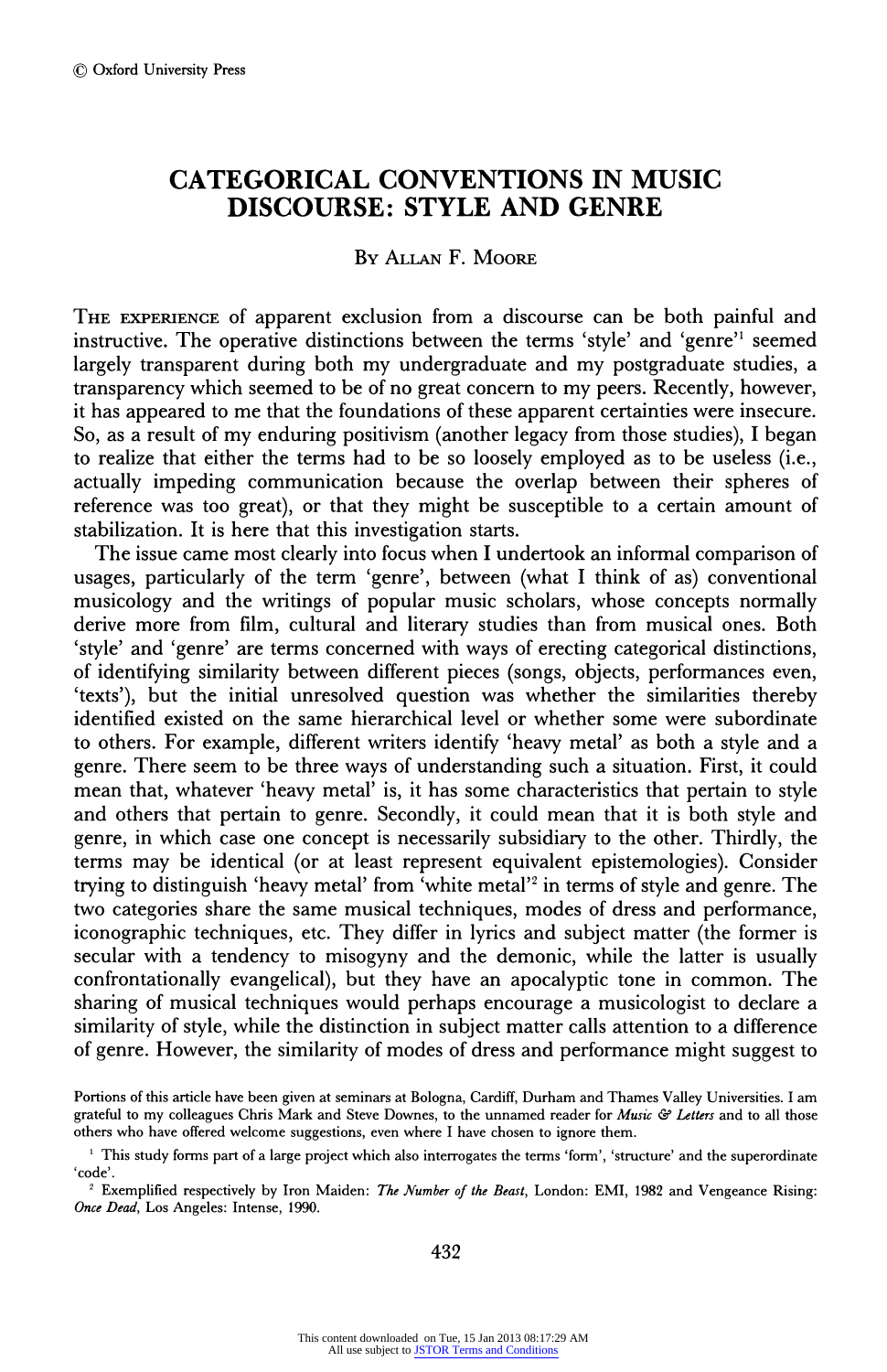**a cultural theorist a similarity of genre, while the difference of subject matter in such a discourse perhaps indicates a difference of style.** 

**In brief, there are three types of relationship which obtain between the two terms as they are used. First, they are employed to cover broadly the same ground, but sometimes with different nuances. Secondly, they are again used to cover the same ground but the relationship is a nested one, so that style pertains to only a portion of that ground. It is this confusion, and this unequal relationship, that I seek to address by suggesting, in my conclusion, that the third type of relationship, where the terms have different areas of reference, is the one to be preferred. My reasons stem from the need, within the interdisciplinary field that popular music studies is (and which now includes musicologists), to be able to communicate unambiguously and on an equal footing. Hence this investigation may be of benefit to those engaged in more academically orientated musicology.** 

**In media and cultural studies generally, genre appears to have some kind of**  methodological priority,<sup>3</sup> while in musicology priority is often assumed for style.<sup>4</sup> A **comparison of two key discussions will illustrate this. In a much cited study of the concept of genre in popular music, Franco Fabbri offers a definition: genre is 'a set of musical events . . . whose course is governed by a definite set of socially accepted rules'.5 Genre is the key term in this discussion, although Fabbri does note its frequent interchangeability with others (he specifies style and form) in common discourse. The 'rules' of genre subject to social acceptance include formal and technical ones, but Fabbri also has in mind rules emanating from semiotic, behavioural, social, ideological, economic and juridical spheres. Philip Tagg, following Fabbri 'precisely', situates style clearly as a subsidiary of genre,6 noting that 'although the steel guitar sound of Country and Western music acts frequently as an indicator of the "country" genre, it started its life inside that style [sic] as a style reference to the Hawaiian guitar, i.e. as genre synecdoche for something exotic'.7 Fabbri's focus on genre is both historically and geographically situated (his native language is Italian), and his article is an early attempt to broach precisely the kinds of questions which concern me here.8 Its presence in that influential context has, itself, had important consequences, among them the subsequent use of the term 'genre' rather than style as the dominant category within popular music studies. The position taken by Leonard Meyer, in his extended attempt to come to grips with the notion of musical style, is encapsulated in his opening definition: 'Style is a replication of patterning, whether in human behavior or in the artifacts produced by human behavior, that results from a series of choices made within some set of constraints'.9 In his definition, genre becomes subsidiary to** 

<sup>3</sup> For example, Susan Hayward, Key Concepts in Cinema Studies, London, 1996; Stephen Neale, Genre, London, 1983; **Tom O'Sullivan, John Hartley, Danny Saunders & John Fiske, Key Concepts in Communication, London, 1983.** 

**4 For example, Richard L. Crocker, A History of Musical Style, New York, 1986; Siegmund Levarie & Ernst Levy, Musical Morphology: a Discourse and a Dictionary, Kent, Ohio, 1983, and even John Shepherd: 'Towards a Sociology of Musical Styles', in Lost in Music: Culture, Style and the Musical Event, ed. Avron Levine White, London, 1987. Shepherd, of course, is explicit in his opposition to formalism.** 

**5 Franco Fabbri, 'A Theory of Musical Genres: Two Applications', in Popular Music Perspectives, ed. David Horn & Philip Tagg, Exeter, 1982, pp. 52-81, at p. 52.** 

**<sup>6</sup>Philip Tagg, 'Towards a Sign Typology of Music', in Secondo convegno europeo di analisi musicale, ed. Rosanna Dalmonte & Mario Baroni, Trent, 1992, pp. 369-78, at p. 376.** 

**7 Ibid., p. 378.** 

**8 In conversation in April 1998, Fabbri suggested to me that genre tends to be differently loaded in non-Anglophone discussions. He has recently expanded this discussion in 'Browsing Music Spaces: Categories and the Musical Mind', keynote address at the Third Triennial British Musicological Societies' Conference, University of Surrey, July 1999.** 

**9 Leonard B. Meyer, Style and Music: Theory, History and Ideology, Philadelphia, 1989, p. 3.** 

**433**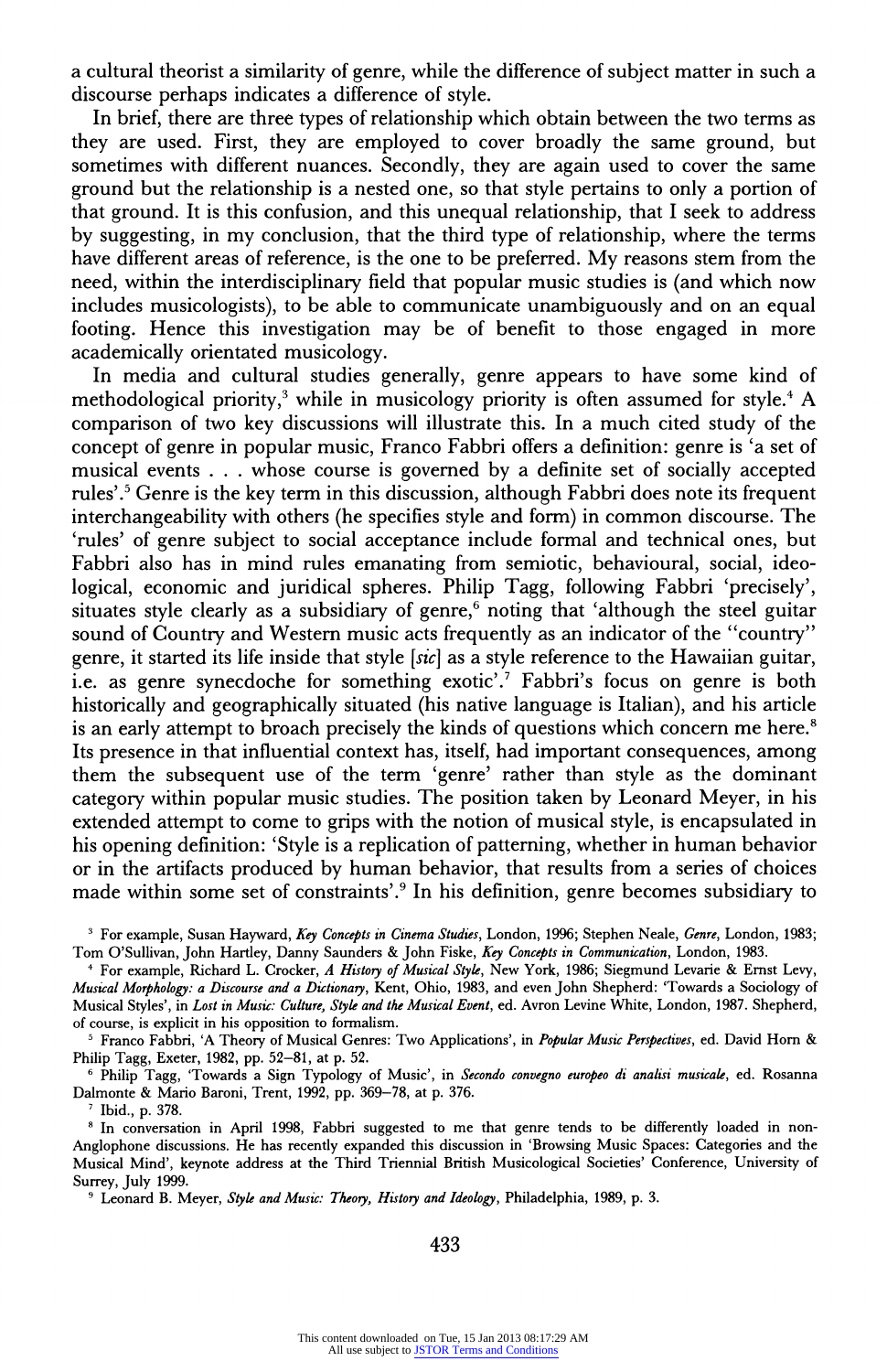**style, for Fabbri's rule-bound events appear to be none other than Meyer's constrained choices.** 

**Both these positions assume a hierarchical relationship, either with genre prioritized (popular music study) or style (musicology). It might just be argued that, in fact, the terms can be considered roughly interchangeable (i.e., equivalent, operating within different discourses) were it not that those different discourses each persist in using both terms, even if individual authors often do not. This contradiction presents three opportunities: acceptance, rejection and resolution. We can simply accept that meanings for genre and style are purely intra-disciplinary and must be continually redefined as we shift discipline. Or we can insist that one set of meanings is more productive than another. Alternatively, we can attempt to find a ground whereon these differences can be accommodated. It is this latter course that I shall follow, but a necessary first step is to explore some of these basic differences in understanding before attempting to explain, and then to resolve, them. This exploration will necessitate all-too-brief summaries of how representative scholars in a range of disciplines either employ 'style' and 'genre' as unrelated terms or conceptualize some relationship between them. One potential result of such an exploration may be a revivification of the concept of style that will enable us to close the gap between analysis and criticism.** 

**Etymologically, in English both terms can be traced back to the fourteenth century. There, 'style' had developed from stilus (Latin for 'pen') and was used to describe a**  'manner of discourse'.<sup>10</sup> <sup>*'*</sup>Gender', however, had connotations of *type*, and grammatically meant any one of three kinds-genre develops in English from gender by the **nineteenth century,<sup>11</sup> but as early as the eighteenth century the two terms were being used in different disciplines to cover essentially the same ground. Style, as manner of discourse, was prominent in music of the Classical period, as has been demonstrated by Leonard Ratner,"2 where specific styles (singing, brilliant, strict, learned) are identified largely by rhythmic and textural features. Ratner identifies these also in the writings of contemporary (particularly German) authors on music. By the end of the century, Schlegel's characterization of Romantic art emphasizes the inadequacy of theorizing separate genres (epic, lyrical, dramatic) of writing,'3 a view on which Dahlhaus's discussion (on which I shall focus below) is built. By the beginning of the twentieth century, the need to dethrone the isolated genius had appeared in discourse surrounding both music and art history. The art historian Alois Riegl (1858-1905), for instance, developed a theory of style which emphasized historical development (whereby individual art works ensured the changing continuity of ways of working), autonomy (that style itself generated change, rather than the skill of individuals or the purpose to which works were put, i.e., their 'genre') and teleology (that style developed**  in the direction of greater order).<sup>14</sup> This position lasted well into the twentieth century: **the Marxist art historian Arnold Hauser takes a similar line in that he posits style as cumulative, beyond the intervention of the individual, and, in a sense, autonomous."5** 

<sup>&</sup>lt;sup>10</sup> The Concise Oxford Dictionary of English Etymology, ed. T. F. Hoad, Oxford, 1986.

**<sup>&</sup>quot; The adjective generic, though often used as the adjective of genre, pertains to genus. The Greek original, genos, had been used by Aristotle.** 

<sup>&</sup>lt;sup>12</sup> Leonard G. Ratner, Classic Music: Expression, Form and Style, New York, 1980.

<sup>&</sup>lt;sup>13</sup> See John Daverio, Nineteenth-Century Music and the German Romantic Ideology, New York, 1993.

<sup>&</sup>lt;sup>14</sup> Michael Podro, 'Alois Riegl', in *Dictionary of Art*, ed. Jane Turner, London, 1996, xxvi. 369.

<sup>&</sup>lt;sup>15</sup> 'A style is nothing but the results at a given moment of purely individual products . . . A style . . . does not enter **the consciousness of the individuals from whose products it arises. The collective attitude which is expressed in an artistic style realizes something which no one has "willed" and realizes more than any one individual could will.' Arnold Hauser, The Sociology of Art, trans. Kenneth Northcott, London, 1982, p. 68**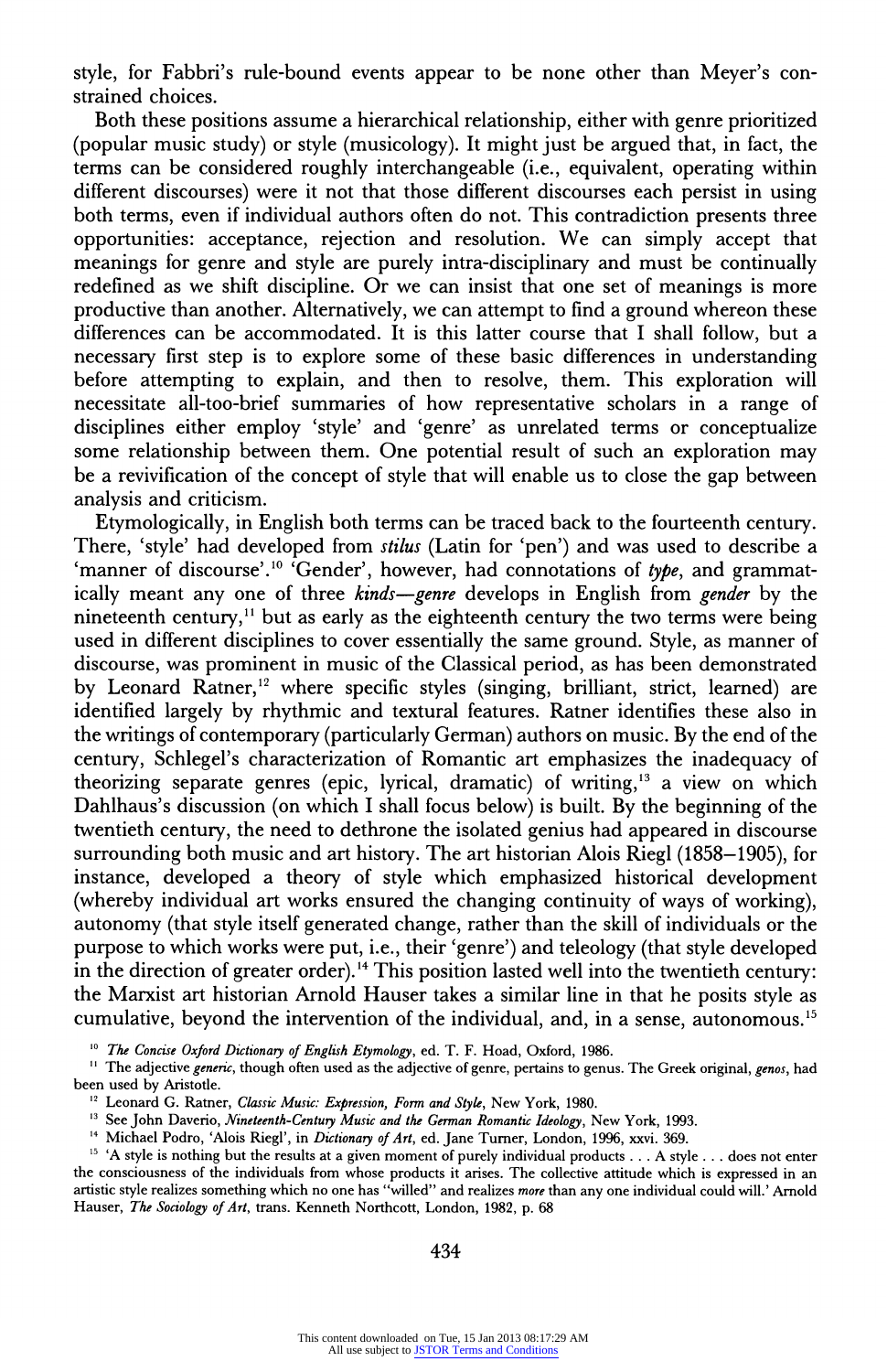**This emphasis on style is present at the beginnings of musicology, in the work of Guido Adler. Here, too, style is subject to its own development and is beyond the control of individuals working singly.16 In his study of Mahler, Adler argues that Mahler's physical mannerisms (manifested as a conductor) find their sonic analogues in his music,17 but also that the world outside (in Mahler's case, forms and melodies intrinsic to Austria) contributes to style. The autonomous tendencies of style in contemporary scholarship are crucial to the theory of musical meaning developed**  by Lucy Green;<sup>18</sup> they are also present in Crocker's mammoth study<sup>19</sup> and in writers **as varied as Cope and LaRue, as we shall see.** 

**There are two key features of the debate on style: the first is whether style operates as an innate (natural) quality and is thus wholly autonomous, or as a (cultural) convention to be adopted, thus only partly autonomous. (I believe we can observe a general shift from the former to the latter as formalist accounts give way to more culturally informed accounts.) The second concerns its conceptualization as a hierarchical system, and whether it operates in the same way at different levels.** 

**Outside musicology, style is widely seen as an appropriable quality.20 For Vic Gammon, for instance, writing from within folklore studies, style is a system of codes and conventions, wherein perception involves the decipherment of what has already**  been encoded. This can be called the standard 'communication' model.<sup>21</sup> Gammon **argues that this allows illusory comprehension (misunderstanding) to take place through ethno- or class-centrism.22 From within communication studies, and with explicit reference to a Madonna video, John Fiske identifies style with modes of dress and activity, a notion closely allied to 'lifestyle', indicating an identity to be assumed, somewhat at will.23 This is also the meaning of style employed by the cultural theorist Dick Hebdige, particularly with reference to punk culture. Rather than being innate in an individual, style here is something to be appropriated.24 Although there is no reference in these examples to style as musically constituted, this assumption regarding its status will prove useful. Within music discourse, the picture is rather different. David Cope, for instance, refuses to problematize the term, viewing it simply as the utilization of particular patterns. Cope's is not a work of theory: for the purposes of computer modelling, he finds a definition with no cultural component adequate: '"musical style" [means] the identifiable characteristics of a composer's music which are recognizably similar from one work to another'.25 This carries the implication of** 

<sup>18</sup> Lucy Green, Music on Deaf Ears: Musical Meaning, Ideology and Education, Manchester, 1988.

<sup>19</sup> 'Seeking the reasons for stylistic change within the history of style itself (rather than in the history of men or of **ideas) . . .'; Crocker, A History of Musical Style, p. vi.** 

**<sup>20</sup>Whether this is a position writers from contemporary fields such as media and cultural studies would have held prior to the advent of postmodernism is not, of course, determinable, and the intriguing possibility must be left to one side here.** 

<sup>21</sup> Vic Gammon, 'Problems of Method in the Historical Study of Popular Music', in *Popular Music Perspectives*, ed. **Horn & Tagg, pp. 16-31. An unproblematized discussion of this model appears in John Fiske, Introduction to Communication Studies, London, 1982, pp. 6-22. As a model for the creation of musical meaning, at least in the realms of high art, it has been refuted by Jean-Jacques Nattiez (Music and Discourse, trans. Carolyn Abbate, Princeton, 1990, pp. 16-19), among others.** 

**<sup>25</sup>David Cope, Computers and Musical Style, Oxford, 1991, p. 30.** 

<sup>&</sup>lt;sup>16</sup> 'The style of an epoch, of a school, of a composer, of a work, does not arise accidentally, as the casual outcome **and manifestation of artistic will. It is, on the contrary, based on laws of becoming. . .', quoted in Ian Bent, Analysis, Basingstoke, 1987, p. 43.** 

**<sup>17</sup>Guido Adler, 'Gustav Mahler', trans. & ed. Edward R. Reilly, in idem, Gustav Mahler and Guido Adler, Cambridge, 1982, p. 46.** 

**<sup>22</sup>Gammon, 'Problems of Method', p. 20.** 

**<sup>23</sup>John Fiske, Television Culture, London, 1987, p. 250.** 

<sup>&</sup>lt;sup>24</sup> Dick Hebdige, Subculture: the Meaning of Style, London, 1979, pp. 87, 103 ff.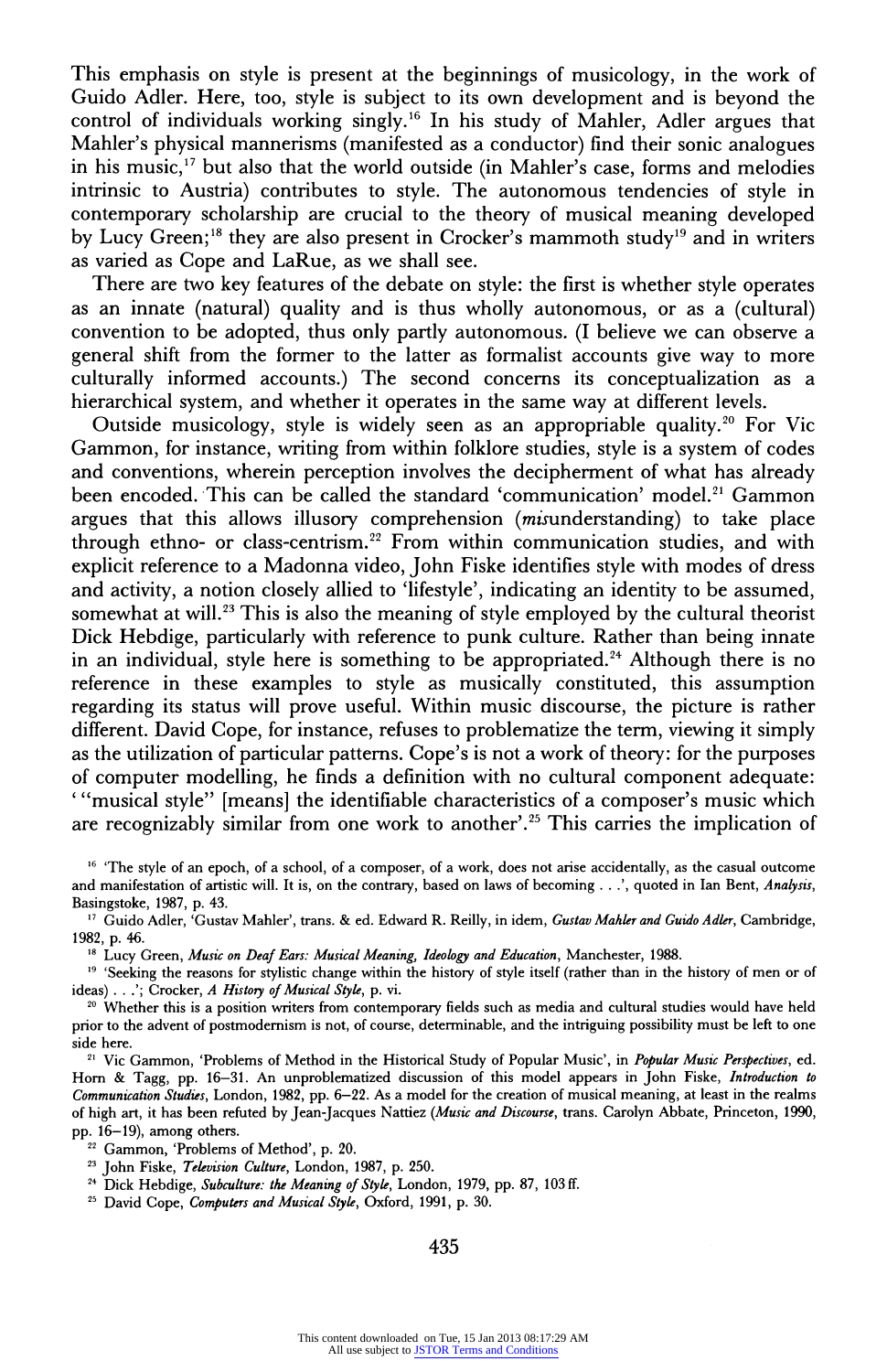**style as a factor of personality, encapsulated in the composer Roberto Gerhard's**  comment that 'if style is the man, no man can have two'.<sup>26</sup> The term's degree of **autonomy in music discourse is highlighted by Lucy Green, for whom it is the literal**  foundation of musical experience,<sup>27</sup> while Jean-Jacques Nattiez gives notice of his **intention to theorize the 'remarkable anti-reductionism' found in Meyer.28** 

Meyer's later discussion<sup>29</sup> insists that definitions of style have fundamental cultural **characteristics, in that style posits a series of choices to be made within a specific set of constraints.30 These constraints are learnt, largely by enculturative processes. He offers a hierarchical organization. The top level consists of laws, or 'transcultural physical or physiological constraints'.31 These quasi-psychological 'laws' will be**  familiar to any reader conversant with Meyer's work.<sup>32</sup> Below this he finds rules. **These are intracultural constraints, such as those which distinguish the norms of medieval European music from those of the Renaissance, or those which link the Classical and Romantic periods. The third level of his hierarchy he calls strategies,**  which represent the choices made within established rules,<sup>33</sup> and are of three types. **First, he identifies dialect, arguing that geographical neighbours or contemporaries will share similar strategies. The resulting music might be defined by social class or function, for example folk music or art music, military music or dance music. Secondly, he identifies idiom, which represents the personal voice of the composer. The implication here is that personal style is innate, rather than open to appropriation. Thirdly, he identifies intra-opus style. This refers to the sort of constraint made upon a recapitulation by an exposition.34 For Meyer, changes of style 'seem mainly to take place not through the gradual transformation of complex entities but through the permutation and recombination of more or less discrete, separable traits or clusters of traits. And the traits involved may come . . . from sources of disparate stylistic and cultural provenance.'35 Moreover, it is the present which chooses its past (its influences) rather than the past which causes style change in the present.36 A similar hierarchization of levels of style is developed by Levarie and Levy. They define three: the material (out of which the work is fashioned, i.e., scale, rhythm etc.); the historico-geographic (a conflation of Meyer's second and third levels) and the individual. They disagree with Meyer, however, in upholding what we might call the 'cultural studies' view. Although style is 'deeper' than fashion, both terms** 

**<sup>26</sup>Quoted in Ates Orga, 'The Man and his Music', in programme book to the London Sinfonietta series The Complete Instrumental Chamber Music of Arnold Schoenberg and Roberto Gerhard, ed. David Atherton, London, 1973, pp. 87- 94, at p. 92.** 

**<sup>27</sup>'Style is the medium by virtue of which we experience music, and without it we could have no music at all. No piece of music is ever stylistically autonomous. Whether particular individuals hear all music in terms of either pop or classical styles alone, or whether they make finer distinctions between late Haydn and early Beethoven, Tamla Motown and Disco, whether such activity is self-conscious or intuitive, it cannot be avoided . .. we must have some knowledge of the style of a piece of music in order to experience inherent meanings as distinct from non-musically meaningful sound, at all.' Green, Music on Deaf Ears, pp. 33-4.** 

<sup>28</sup> Nattiez, Music and Discourse, p. 144 n. 8, referring to Meyer's Music, the Arts and Ideas, Chicago, 1967.

**Meyer, Style and Music.** 

<sup>30</sup> This socio-cultural dimension is notably absent from Jan LaRue's Guidelines for Style Analysis, New York, 1970.

**<sup>31</sup>'Proximity between stimuli of events tends to produce connection, disjunction usually creates segregation; once begun, a regular process generally implies continuation to a point of relative stability; a return to patterns previously presented tends to enhance closure; regular patterns are, as a rule, more readily comprehended than irregular ones; because of the requirements of memory, musical structures usually involve considerable repetition, and are frequently hierarchic.' Style and Music, p. 13.** 

<sup>32</sup> Particularly *Emotion and Meaning in Music*, Chicago, 1956, and *Explaining Music*, Chicago, 1973.

**Meyer, Style and Music, pp. 17, 20.** 

**Ibid., pp. 23, 24.** 

**<sup>35</sup>Ibid., p. 148.** 

**<sup>36</sup>Ibid., p. 149. See also Allan F. Moore, 'A Problem of History', Critical Musicology Newsletter, ii (1994), 5-7.** 

**436**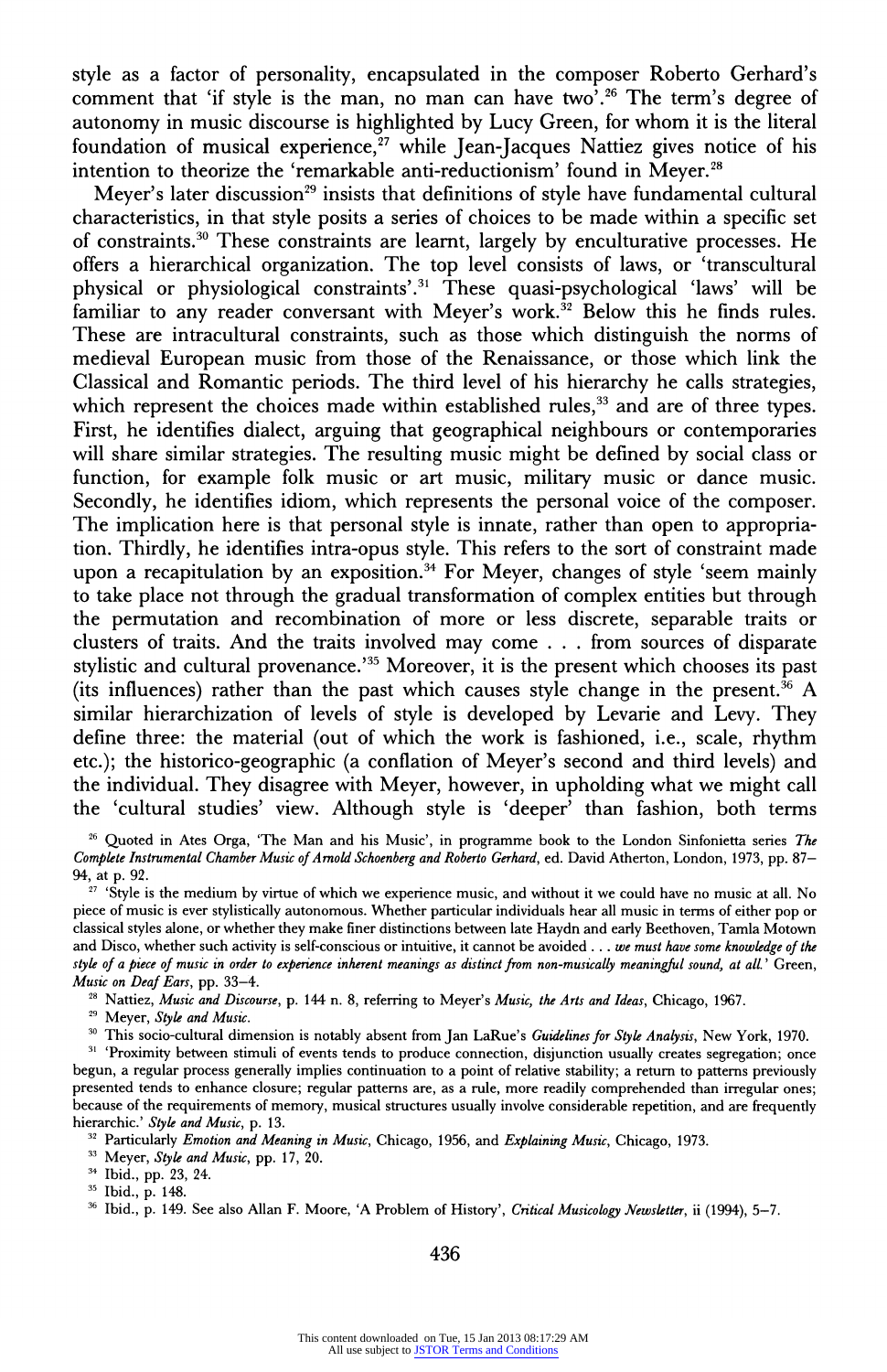**identify a particular manner of articulation: 'Style . . . concerns the manner of a work, not the essence'.37** 

**There is therefore some disagreement over whether style is innate or conventional, there being a tendency for musicology to treat it as the former, and a lesser tendency for it to do so at higher hierarchical levels. Whether there would be interdisciplinary disagreement over its hierarchization is unclear, since the issue seems not to arise outside musicology. These usages of style have a strong tendency towards emphasizing the poietic. Discussions of genre, however, tend to emphasize the esthesic,38 although there seems no necessary reason for them to do so. Again, genre can be seen to work as organizing system or as positing conventions.** 

**Until recently, the term 'genre' was somewhat under-theorized in musicology.**  Lewis Rowell's position appears normative. For him, the issue was clearly not **problematic: he refers to 'multimovement genres such as the symphony, concerto, sonata, and quartet', to the fact that 'many Japanese vocal genres are narrative styles [sic]' and to the qualitative change marked by the Romantic era, wherein 'the classification of music into a set of clear types and genres was replaced by the idea of music as a unified, amorphous, transcendental process, manifested by a vast number of individual works, each containing its own rules'.39 Note that, although Rowell appears to view genre and style as somehow equivalent, this last citation points to a key difference: whereas style can be posited for all music, no matter what its**  historical or geographical origin,<sup>40</sup> genre has come under increasing attack in the **Romantic and modern periods. This is the core of Carl Dahlhaus's concerns. Prior to the seventeenth century, he declares, genre was defined primarily by a piece of music's functions, its text (if present) and its textures. Subsequently, definitions came to rest on matters of scoring and form. The determining factors were social ('external') rather than technical ('internal'), although 'external circumstances . . . were . . . assimilated as internal determining factors'. Developments in the twentieth century have challenged the centrality of the concept, resulting in the predominance of a work as an**  individual entity, rather than in relation to a putative genre.<sup>41</sup> A similar point is made **by Nicholas Cook, who suggests that for the contemporary classical tradition, genre has become a musicological rather than a musical fact, by which he means that we listen to individual works rather than to abstractions of a type (and his proffered list includes courante, waltz, Charleston and reggae). The eighteenth-century concentration on genre suggested that an individual item was ephemeral, and that the style of each was necessarily derivative.42 It is in this opposition of ephemerality to autonomy that we find the roots of the concern of theorists of mass culture with genre, of texts as instantiations of type, for it only requires a non-specific competence to recognize genre conventions, as opposed to the specialist competence required to recognize what individuates specific works. This is borne out by contemporary practices. For example, when a working dance band is required to play a Charleston, it generally does not** 

**37 Levarie & Levy, Musical Morphology, p. 264.** 

**<sup>38</sup>The terms are Nattiez's: the poietic dimension is that of the creation of the art work or situation (the 'symbolic form'); the esthesic dimension is that of the creation of meaning in the presence of that symbolic form. The distinction**  is not simply one of conception-reception. See Music and Discourse pp. 11-12 ff.

<sup>39</sup> Lewis Rowell, *Thinking about Music*, Amherst, 1983, pp. 114, 192, 122.

**<sup>41</sup>Carl Dahlhaus, 'New Music and the Problem of Musical Genre', in idem, Schoenberg and the New Music, trans. Derrick Puffett & Alfred Clayton, Cambridge, 1988, pp. 33, 35, 38 ff.** 

**<sup>42</sup>Nicholas Cook, Music, Imagination, and Culture, Oxford, 1990, pp. 147, 37.** 

**<sup>40</sup> This is true even if it can be posited only negatively, as a source for appropriation, as in many postmodernist works. This employment of style in the construction of musical works has, of course, been a common aesthetic for centuries.**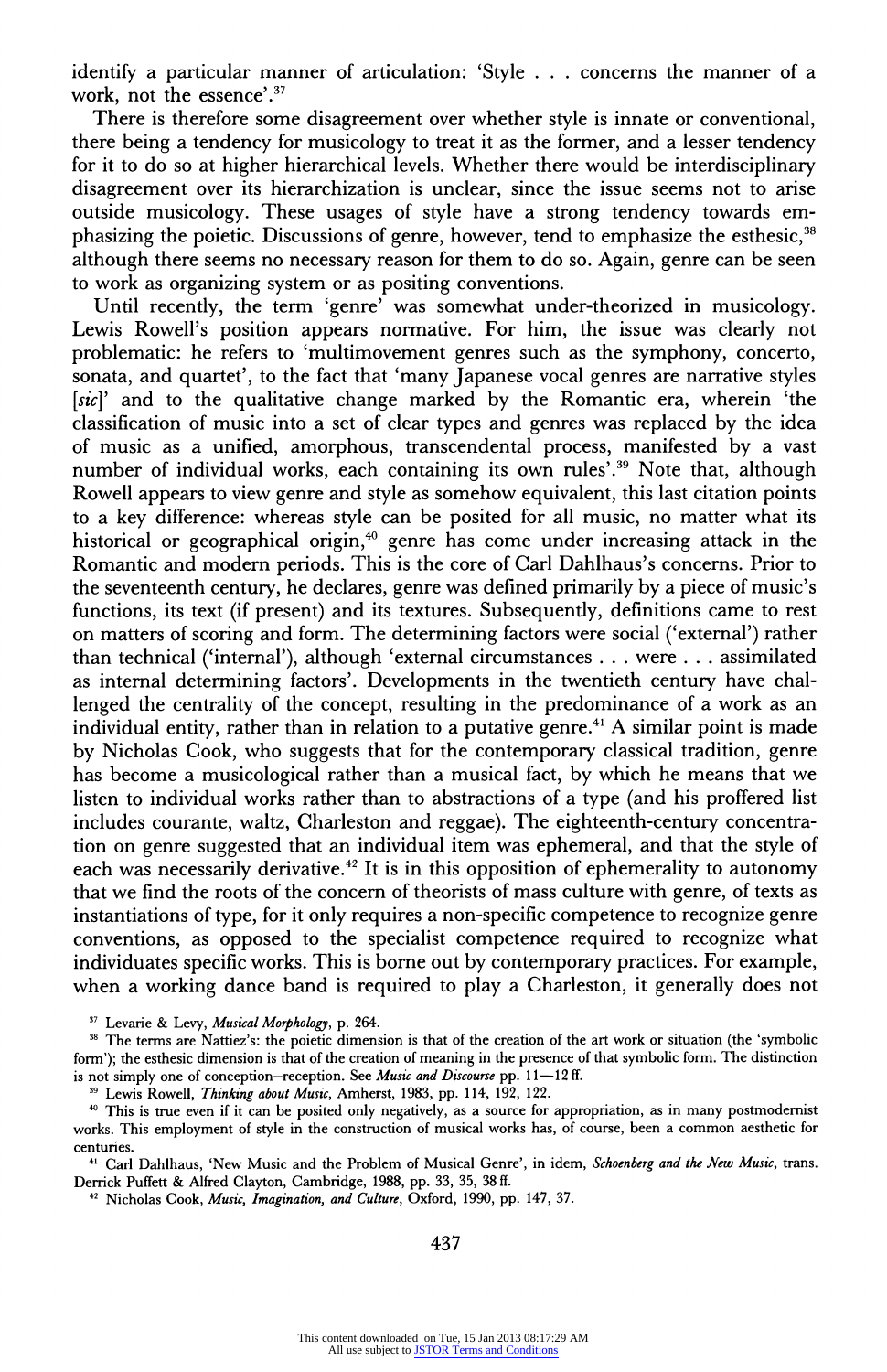matter which tune is taken.<sup>43</sup> Alternatively, with contemporary club culture, it is the **particular DJ and the genre (trance, garage etc.) defined by the groove which attracts customers, rather than the particular recordings to be played. And even among autonomous works, the process does not take place consistently: it still makes sense to discuss operatic conventions in Tippett, or symphonic conventions in Lutoslawski. The historical changes in the sphere of reference of genre in European music are thus fundamental. Dahlhaus goes further, insisting on a degree of 'community acquiescence', such that the notion of the masterpiece emerges out of conventions of genre. Contemporary programming and composition thus deny genre by denying the mediocre.44 This idea of genre as social convention is crucial to film theory.** 

**The standard relevant text in film theory is by Stephen Neale.45 He refers to a key definition by Tom Ryall, that 'genres may be defined as patterns/forms/styles/ structures which transcend individual films, and which supervise both their construc**tion by the film maker, and their reading by an audience',<sup>46</sup> and in which genre is **elevated unproblematically above style. Neale offers an extensive criticism of this key position, primarily on the grounds that no mechanism for the supervision of meaning is involved. He summarizes his position in these terms: 'genres constitute specific variations of the interplay of codes, discursive structures and drives involved in the**  whole of mainstream cinema', but he insists that there are no generic 'essences' **genres are sites of repetition and difference, which he grounds in desire (specifically the desire to repeat an experience precisely, but the impossibility of actually doing so), in pleasure (lying both in the repetition of signifier(s) and the differences separating instances of repetition) and in jouissance. In his final summary, he notes that 'both [genre and authorship] provide limited (contained and coherent) variety, both engage similar economies of repetition and difference, and both regulate the display of cinema, its potential excess, whether on the one hand as a generic system or, on the other, as personal style', wherein genre acts both as a body of texts and as a system of expectations.47 Robert Walser's study of 'heavy metal' represents an intrusion into music discourse of this tradition of enquiry. For him, 'the purpose of a genre is to organise the reproduction of a particular ideology, and the generic cohesion of heavy metal until the mid 1980s depended upon the desire of young white male performers and fans to hear and believe in certain stories about the nature of masculinity'.48 In similar vein, John Fiske defines genre as 'a cultural practice that attempts to structure some order into the wide range of texts and meanings that circulate in our culture'.49 He argues that the function of genre is to create an expectation within an audience for the range of pleasures on offer by activating the memory of similar texts, a position strikingly similar to that of Neale. This conceptualization of genre as an organizing system of expectations, albeit with a varying level of specificity, has recently been taken up within more mainstream musicology by Jeffrey Kallberg. Arguing against the lack of precision in Dahlhaus's consideration of 'social function' (a criticism which replays that of Ryall by Neale), he argues that genre 'guides' the listener through a '"kind of** 

**45 See above, n. 3.** 

**<sup>49</sup>Fiske, Television Culture, p. 109.** 

<sup>&</sup>lt;sup>43</sup> This is the situation in the 1990s, although it may not have been in the 1920s.<br><sup>44</sup> Cook, *Music, Imagination, and Culture*, p. 43. This point is not universally agreed: for Covach, genre is a historicist **issue, positing writers writing for inclusion in a museum. See John Covach, 'Dahlhaus, Schoenberg, and the New Music', In Theory Only, xii (1991), 19-42, at pp. 21-5. The historical development of genres was also, of course, a matter of concern to Adomo. See Max Paddison, Adorno's Aesthetics of Music, Cambridge, 1993, esp. pp. 175, 154.** 

<sup>&</sup>lt;sup>46</sup> Tom Ryall, 'Teaching through Genre', Screen Education, xvii (1975-6), quoted in Neale, Genre, p. 28.

**<sup>47</sup>Neale, Genre, pp. 7-17, 48, 54-5.** 

<sup>&</sup>lt;sup>48</sup> Robert Walser, Running with the Devil: Power, Gender, and Madness in Heavy Metal Music, Hanover, NH, 1993, p. 109.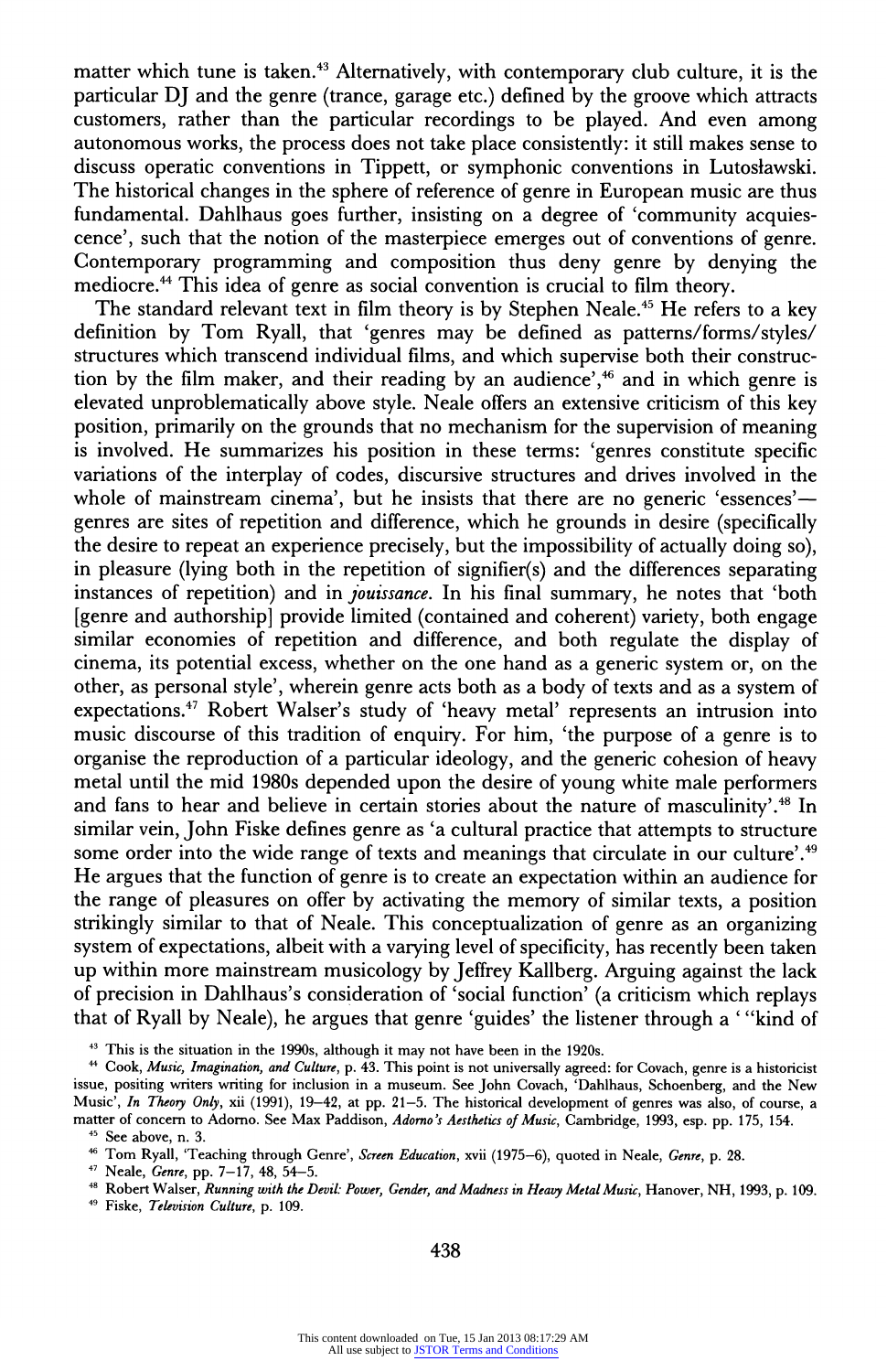**generic contract" . . . the composer agrees to use some of the conventions, patterns, and gestures of a genre, and the listener consents to interpret some aspects of the piece in a way conditioned by this genre'.50 Here, the rules of the game are knowingly entered into by both parties, even if they are not foregrounded. How a particular composer fulfils his/her side of the contract seems to remain a separate matter.** 

**The conceptualization of a genre system follows a different path from that of the hierarchization of styles. Although Dahlhaus discusses genre as a hierarchic system, this is not a (nested) set of levels within the concept, but a hierarchy of values attached to discrete genres. How these genres interrelate is not frequently discussed (for example, Fiske offers a specific list of genres but without any mechanism for relating them). Fredric Jameson developed for Hollywood cinema a different, non-hierarchic, system for relating genres, a system borrowed by Krims for making sense of the different genres inhabited by rap. The key idea here is that a series of genres organizes an entire field through a series of contrasts.51 Thus, within rap, Krims finds four distinct genres, which he defines in terms of flow (largely a case of rhythmic density), topics and the musical styles most likely to appear within each. These genres then cover the entire field, such that new material appears either within one of these, or extends the boundaries of the field as a whole. Thus, whereas a style system (the hierarchy of styles) can be considered to move from the general (all the music of an epoch or region) through ever greater levels of specificity, the most important aspect of this theorized genre system is that it covers a field synchronically through particular genres spanning adjacent areas.** 

**One problem for my endeavour to tease out the differences between these two terms is that, outside conventional musicology, very few scholars have space for both 'style' and 'genre' within their terminologies. In film studies in general, as in literary studies, style specifies the work of individual authors, roughly equivalent to Meyer's idiom.52 There seems to be little understanding of, or need for, style as a wider, theorized,**  concept. Such a position is supported by Susan Hayward's dictionary,<sup>53</sup> which **contains an extended entry for genre, but no entry for style. Apart from her uncontentious assertions that genres are neither pure nor divisible, she notes that one of the defining features of a particular genre results from spectator speculation as to its outcome.54 This is of course an important point for, prior to their dissolution under modernism, all genres of music except opera shared the same denouement (i.e., there is no doubt as to the return of the tonic, or the closure of the fundamental line).**  The dominance of genre is also supported by the equivalent text for popular music,<sup>55</sup> **and by Bauman's 'communications-centred' dictionary, where genre is seen as socially grounded, and its importance traced particularly to Vladimir Propp's work on fairytale classification and to Bakhtin's linguistic work.56** 

**Robert Walser's discussion of heavy metal accepts a clear distinction between the ways that style and genre are constituted: genre is socially constituted, while 'stylistic traits' are autonomous. Despite this, Walser sees style subsumed within genre,** 

**<sup>53</sup>See above, n. 3.** 

**6 Richard Bauman, 'Genre', in Folklore, Cultural Performances, and Popular Entertainments, ed. idem, New York, 1992, pp. 53-60. For Propp, see his Morphology of the Folktak, Baltimore, 1968. For 'folktale', read 'fairy tale'.** 

**<sup>50</sup>Jeffrey Kallberg: 'The Rhetoric of Genre: Chopin's Nocturne in G Minor', Nineteenth Century Music, xi (1987-8), 238-61, at p. 243.** 

**<sup>51</sup>See Adam Krims, Rap Music and the Poetics of Identity, Cambridge, 2000, pp. 80 ff.** 

**<sup>52</sup>For film-makers, as opposed to the industry and film critics, 'style' may well have greater impact than 'genre'. My thanks to my ex-colleague, film-maker Lezli-An Barrett, for this observation.** 

**<sup>54</sup> Hayward, Key Concepts, p. 160.** 

**<sup>55</sup>Roy Shuker, Key Concepts in Popular Music, London, 1998.**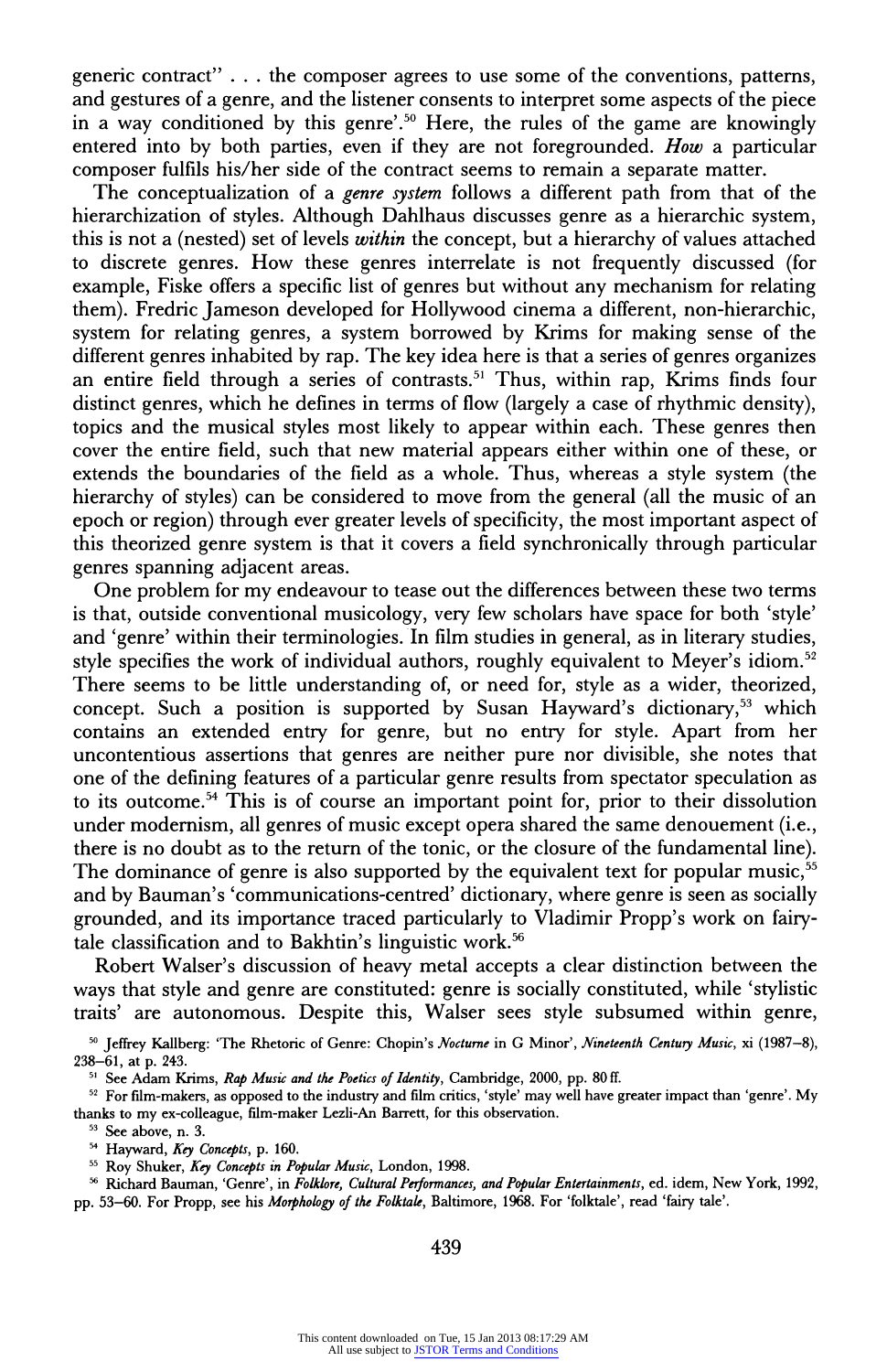**particularly because of the importance to the music industry of rigid genre definitions and coherence, definitions impossible to sustain in practice.57 A similar relationship**  between the two obtains in the writing of Johan Fornäs, writing from Nordic cultural studies, and in Edward Lippmann's aesthetic theory. Fornäs suggests that 'a genre is a **set of rules for generating musical works', while 'a style is a particular formation of formal relations in one single work, in the total work of an artist, or in a group of works across many genres'.58 Although genre here appears to subsume style, we have a glimpse of some more equal and complementary relation between them. Lippmann notes, perhaps confusingly, that genre** 

**carries with it not only a group of subordinate conceptions-theme, medium, harmonic idiom, form, emotional character, and so on-but also a group of more general ones, which are essentially comprised by the notion of style. [This] is not the idea of style as subordinate to the genre . . . along with the adoption of the concept of a genre . . . the composer also implicitly accepts the commitment to think and create within a style of the times, and often also within a local, national, and personal idiom; the genre becomes the focal point of these more general styles . . .59** 

Both Lippmann and Fornäs appear to conceive of style as abstract, as requiring the **adoption of a specific genre to make musical thought concrete. In this sense, a musical work could be said to appear at the intersection of these two concepts, which thus maintain a degree of flexibility one with another. The poietic/esthesic organizing principle is also apparent in other discussions. Writing from a position within historical musicology (specifically studying the Elizabethan period), David Wulstan implies that style is the reordering of experience to suit the artist's viewpoint, while genre consists of the elements that bind items together (explicitly, here, that of the cries of Elizabethan street vendors, the equivalent then of today's shopfronts or television advertisements). This equates to the notion of style as a manner of discourse, although chosen to a particular end, while genre remains a set of conventions enabling communication.60** 

**Other writers, however, do not follow this distinction. From a background in social anthropology and folklore studies, Philip Bohlman defines musical style as 'an aspect of the sharing of repertories by groups of individuals formed on the basis of social cohesion', a definition which raises questions about the recognition of such a style by a listener unfamiliar with it. Viewed as genre, on the other hand, 'folk music' would be seen as a genre of 'folkloristics', or as a genre of 'national music', where commonality of origins is necessary for the identification of an item of music within a specific genre. This commonality is not requisite for the identification of a style in a repertory. Bohlman also accepts separate genres of folk music such as narrative, lyric, ballad,**  epic and blues. Genre is identifiable here through melodic grammar and syntax.<sup>61</sup> **Writing from within semiotics, Nattiez argues (as had Meyer) for 'levels' of style analysis, but one of these is the 'style of a genre [e.g. the concertante style]'.62 Nattiez seems not to find style problematic, although this type of category is declared by Fabbri as no longer having any explanatory value, for Fabbri insists that form, too, is subservient to genre, and is perhaps wholly included in it: '. . each genre has its** 

**<sup>57</sup> Walser, Running with the Devil, pp. xiv, 28, 4-5, 27.** 

<sup>&</sup>lt;sup>58</sup> Johan Fornäs, 'The Future of Rock: Discourses that Struggle to Define a Genre', Popular Music, xiv/1 (1995), 111-**27, at pp. 111 and 124. His definitions reflect his appropriation for music of categories developed by Paul Ricoeur. 59 Edward A. Lippmann, A Humanistic Philosophy of Music, New York, 1977, p. 335.** 

**<sup>60</sup>David Wulstan, Tudor Music, Iowa City, 1986, pp. 2, 47.** 

**<sup>61</sup>Philip V. Bohlman, The Study of Folk Music in the Modern World, Bloomington, Indiana, 1988, pp. 4-12, 18, 38. <sup>62</sup>Nattiez, Music and Discourse, p. 136.**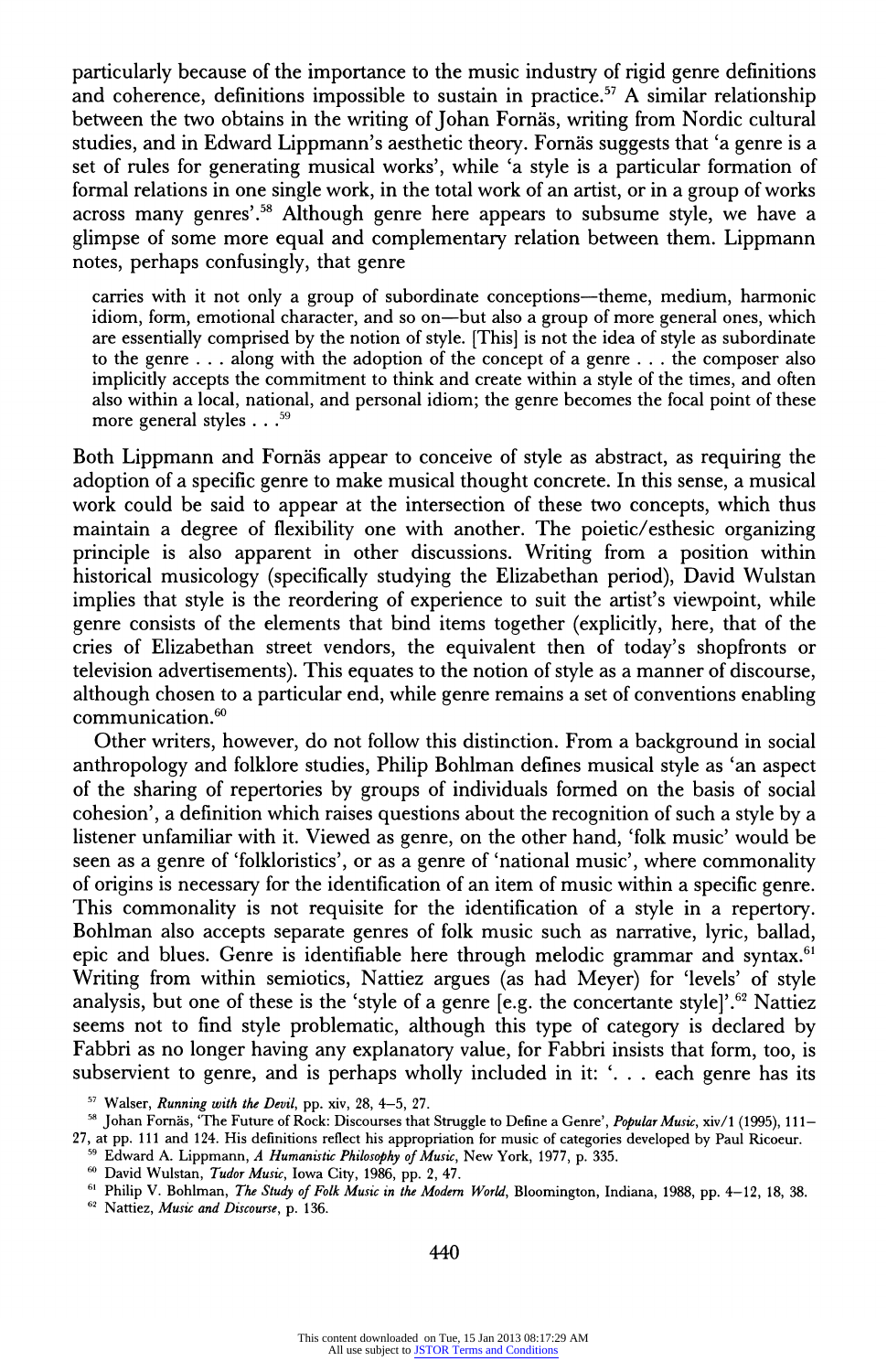**typical forms, even if... a form is not sufficient to define a genre'. Fabbri suggests that new genres are born by transgressions upon accepted conventions, but he also talks of a number of genres based on the form canzone (song), which calls into doubt his inclusion of form within genre.63 I include these references to make it clear that there is no single understanding of these terms which can be imposed on all instances; nonetheless, a normative understanding remains worth pursuing.** 

**My investigation has had as its impulse the need to avoid a sense of panic at the inclination 'to make the mistake of hearing a word and assuming that the various things it points to are similar'.64 Right though Stokes is, we do need to make explicit the differences between the things a word points to, particularly in the interdisciplinary arena of popular music studies. There is a set of oppositions which genre and style can usefully be employed to structure. These oppositions are not hierarchically but orthogonally related. Each tells us something different about how we organize the sequence of sounds issuing from instruments or speakers, and I think this is where the emphasis needs to be. There is an inevitable tendency to conceive of these categories (and of other descriptive terms) as resident in the music we hear. They are only there to the extent that, as competent listening subjects, we have learnt to put them there, as an aid to our organizing that sequence of sounds. Any organization we impose on those sounds is literally that-it is an organization we individually, socially, impose. However, it is also an organization we must impose if we are to understand the sounds as music. Lucy Green's discussion implies the priority of style, in her declaration that, without it, there is no sense to be made. But, if we cannot make sense without style, can we make sense without genre? The implication of Alan Durant's discussion of**  David Bowie's song 'Fashion' is that we cannot.<sup>65</sup> Understanding 'Fashion' is **dependent on understanding its irony, which in turn is dependent on understanding the genre conventions of up-tempo dance music (such songs as 'Loco-motion'),66 against which 'Fashion' works.67 We might argue whether genre categories are less crucial than Green's emphasis on style, but clearly a rich understanding is dependent on both sets of conventions. As we have seen, the music of high modernism tries to evade genre conventions, but it may be that, in doing so, the music becomes aesthetically (as opposed to structurally) poorer.** 

**There are, then, four ways of distinguishing between the realms of reference of the two terms. First, style refers to the manner of articulation of musical gestures and is best considered as imposed on them, rather than intrinsic to them. Genre refers to the identity and the context of those gestures. This distinction may be characterized in terms of 'what' an art work is set out to do (genre) and 'how' it is actualized (style). Secondly, genre, in its emphasis on the context of gestures, pertains most usefully to the esthesic, while style, in its emphasis on their manner of articulation, pertains most usefully to the poietic. Thirdly, in its concentration on how meaning is constituted, genre is normally explicitly thematized as socially constrained (Kallberg, Neale, Krims). Style, on the other hand, in its emphasis on technical features and appropriability, frequently simply brackets out the social (Cope, Crocker) or at least regards this realm as minimally determining, where it is considered to operate with a negotiable degree of autonomy (Green, Hebdige). Fourthly, in its consideration of** 

**<sup>63</sup>Fabbri, 'A Theory of Musical Genres', p. 64.** 

<sup>&</sup>lt;sup>64</sup> Martin Stokes, Introduction to *Ethnicity, Identity and Music: the Musical Construction of Place*, Oxford, 1994, pp. 1-**27, at p. 7.** 

**<sup>65</sup>Jason Toynbee, Making Popular Music, London, 2000, cites Derrida making the same point, p. 103.** 

**<sup>66</sup> Little Eva, 'The loco-motion', New York: London Records, 1962.** 

**<sup>67</sup>Alan Durant, Conditions of Music, London, 1984, pp. 188-90.**